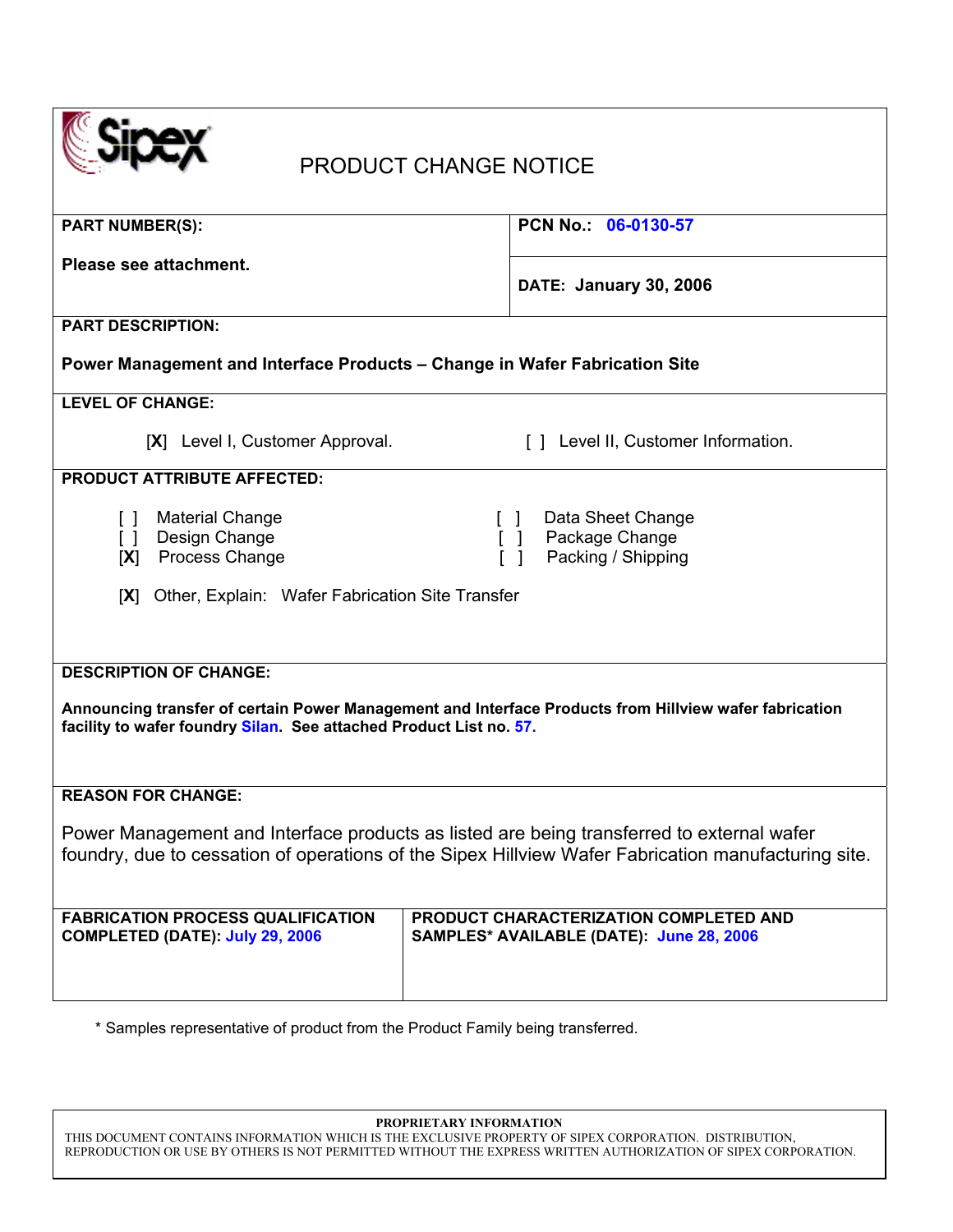

# PRODUCT CHANGE NOTICE

**EARLIEST DATE OF PRODUCTION SHIPMENTS: September 23, 2006** 

**EFFECTIVITY CHANGE DATE OR DATE CODE: Work week associated with earliest production shipment.** 

**[ ] STANDARD DISTRIBUTION [ X ] CUSTOM DISTRIBUTION** 

**PERSON TO CONTACT WITH QUESTIONS:** 

Fred Claussen

VP Quality Assurance and Reliability Sipex Corporation Phone Number: 408-935-7644 FAX NUMBER: 408-935-7678

#### **PROPRIETARY INFORMATION**

THIS DOCUMENT CONTAINS INFORMATION WHICH IS THE EXCLUSIVE PROPERTY OF SIPEX CORPORATION. DISTRIBUTION, REPRODUCTION OR USE BY OTHERS IS NOT PERMITTED WITHOUT THE EXPRESS WRITTEN AUTHORIZATION OF SIPEX CORPORATION.